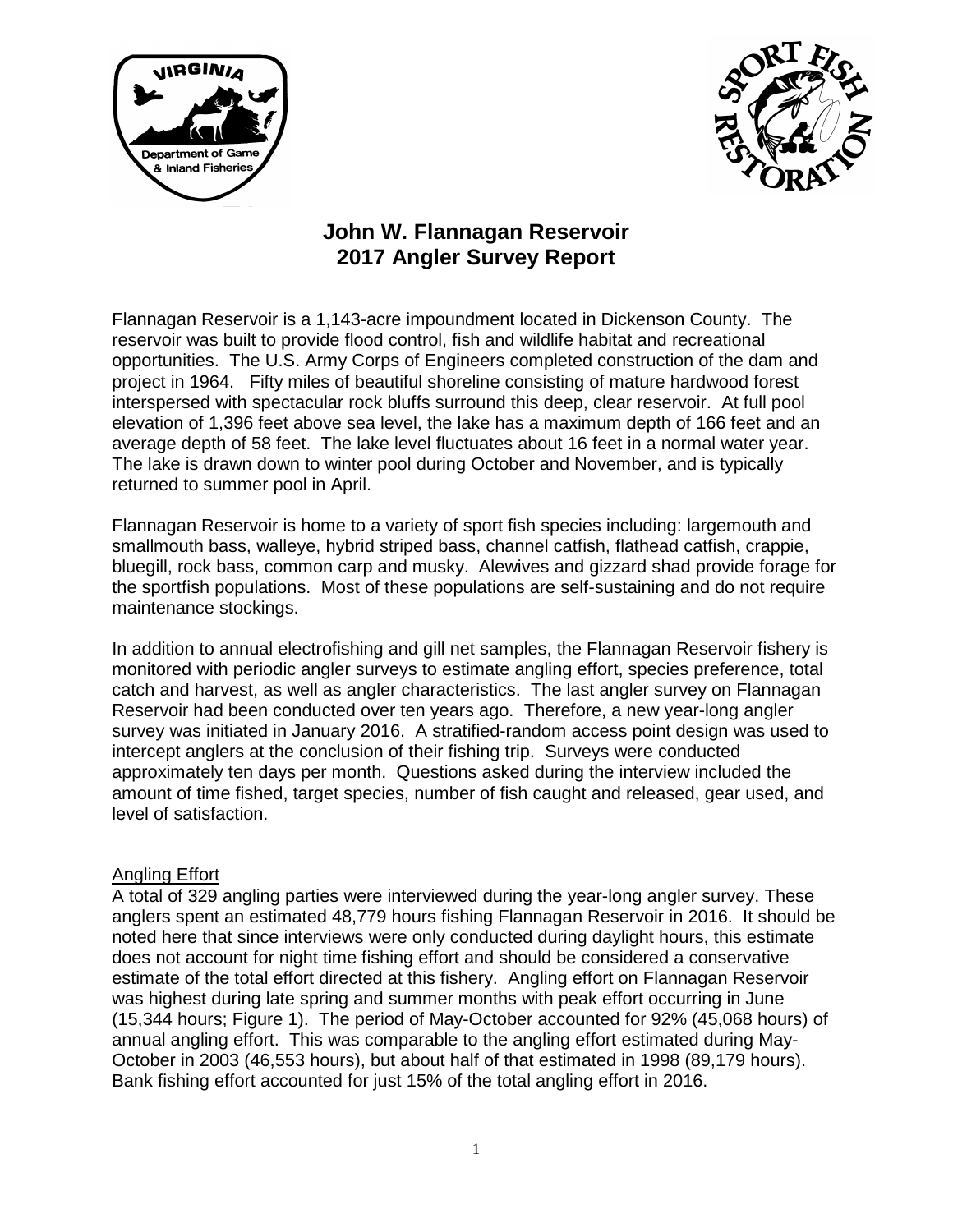Nearly half (47%) of the anglers indicated that they were targeting black bass (largemouth bass and smallmouth bass) while fishing Flannagan Reservoir (Figure 2). The percentage of anglers targeting black bass in the current survey was lower than that observed in 2003 (65%), but comparable to that observed in 1998 (53%). Bluegill was the next most sought after species group with 22% of anglers reporting this as their target. Eleven percent of anglers were fishing for walleye/saugeye. In 2003, 8% of the anglers reported walleye as their target species while in 1998 just 1% of anglers were targeting walleye. Hybrid striped bass were not being stocked in Flannagan Reservoir during the 1998 angler survey, but in 2003 approximately 7% of anglers sought hybrid striped bass. In the current survey 9% fished for hybrid striped bass.

## Angling Success

Overall angling success was good in the 2016 survey with anglers catching about 1.1 fish per hour of fishing. This was nearly identical to the overall angling success observed in 2003. An estimated 52,518 fish were caught by anglers during the year-long survey period with 5,698 of these being harvested (Table 1). This represents an overall release ratio of 89%, which is similar to that estimated in 2003 (85%). Anglers released approximately 89% of largemouth bass and 97% of smallmouth bass caught. The lowest rate of release was seen for crappie (56%) followed by walleye/saugeye (69%).

Most (74%) of the largemouth bass caught by anglers were in the 12-20 inch length range and an additional 2% exceeded 20 inches. Largemouth bass in the 12-20 inch size range accounted for 100% of the harvest of this species. Similar to largemouth bass, most (70%) of the smallmouth bass caught by anglers measured between 12 and 20 inches. However, no smallmouth bass larger than 20 inches were reported having been caught by anglers. The majority (55%) of crappie caught by anglers were smaller than the 10-inch minimum length limit for this species. Thirty-six percent of the crappie caught were in the 10-12 inch length range and these fish accounted for 83% of the total harvest for this species. Eight percent of the crappie caught exceeded 12 inches. Hybrid striped bass in the 15 to 20 inch length range accounted for most (69%) of the hybrids caught by anglers and 17% exceeded 20 inches. Just 33% of the walleye caught by anglers on Flannagan Reservoir were longer than the 18-inch minimum length limit for this species. Conversely, 78% of saugeye caught during the survey period were of legally harvestable size. This pattern in walleye/saugeye size distribution was also observed during spring electrofishing and fall gill netting samples in 2016.

## Angler Characteristics

Approximately 97% of the anglers that fished Flannagan Reservoir were from Virginia with 94% of all anglers coming from the counties of Dickenson, Buchanan, and Wise. Two percent of the anglers encountered were from Kentucky. The average one-way distance that anglers traveled to fish the reservoir was 17 miles. This evidence combined suggests that the Flannagan Reservoir fishery is very localized in nature.

The majority (59%) of anglers used artificial lures solely while fishing Flannagan Reservoir and 17% used natural or scented bait. Twenty-four percent of anglers used both of these during their angling trip.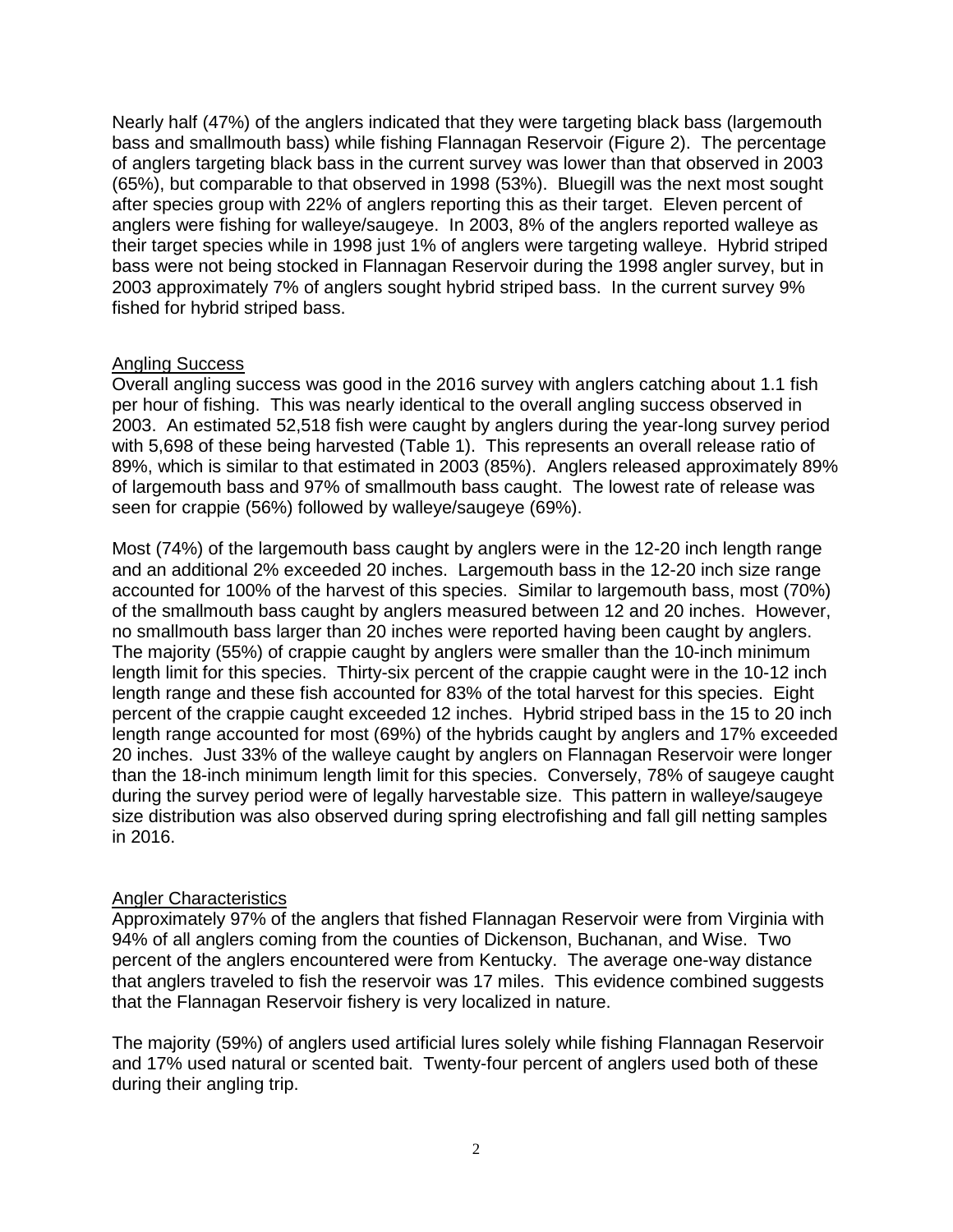During the interview, anglers were asked to rate their satisfaction with their fishing success for that day based on a scale from 1 to 5 with 1 being very dissatisfied and 5 being very satisfied. Approximately 19% of anglers expressed some level of dissatisfaction (rating of 1 or 2) with their angling success. However, based on the number of anglers rating their satisfaction as a 4 or 5, it appears that the majority (55%) of anglers were satisfied.



Figure 1. Monthly angling effort estimated during a creel survey on Flannagan Reservoir in 2016.



Figure 2. Target species reported by anglers during a creel survey on Flannagan Reservoir in 2016. Table 1. Total catch, harvest, and release of major gamefish species on Flannagan Reservoir during 2016 angler survey.